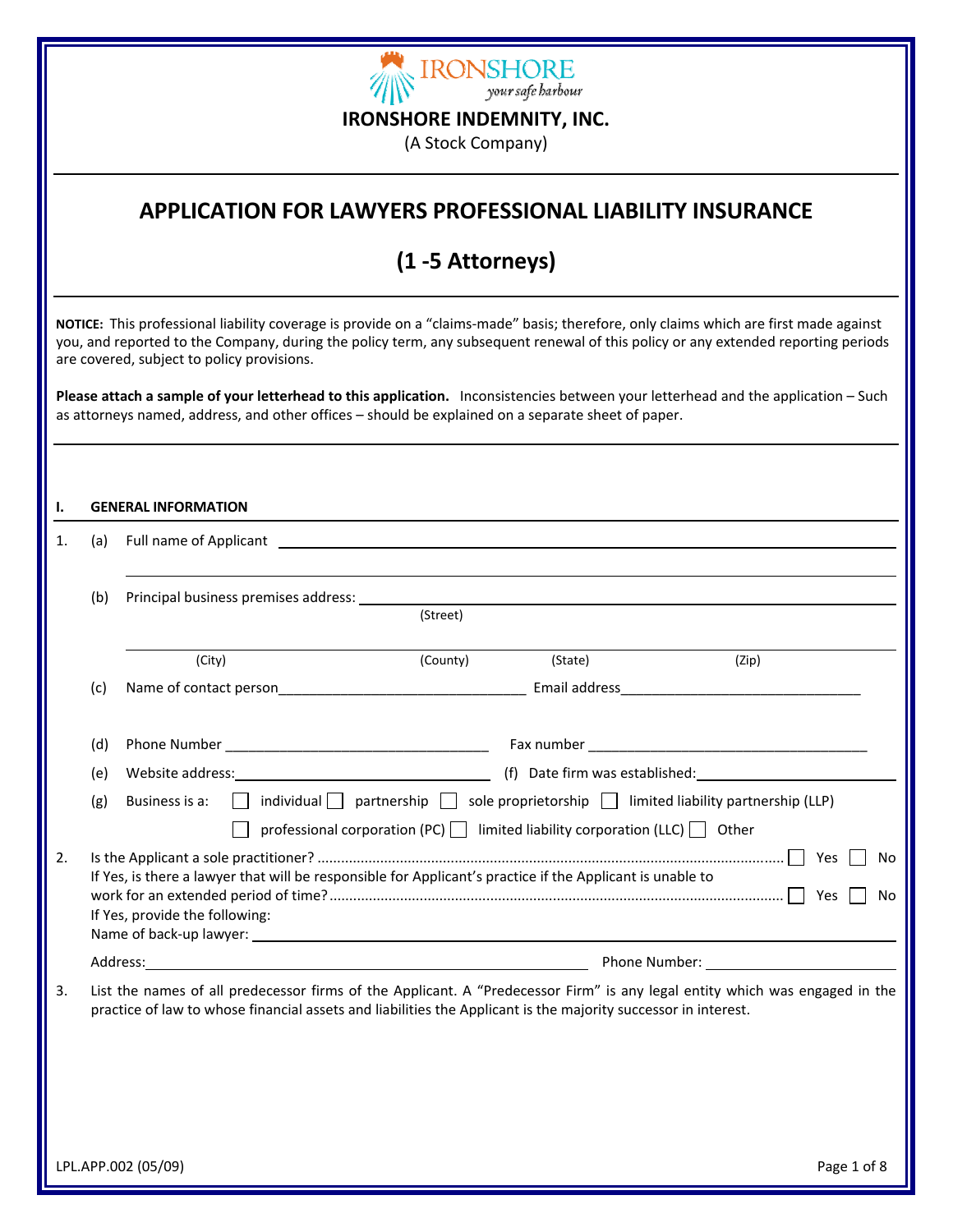|    |                                                                                                                                                                                                                                                                              | Date                                                                                  | Date      |              |           | Did Firm Maintain | Extended<br>Reporting<br>Endorsement<br>Purchased<br>(Tail | Requesting<br>Coverage<br>For<br>Predecessor |    |
|----|------------------------------------------------------------------------------------------------------------------------------------------------------------------------------------------------------------------------------------------------------------------------------|---------------------------------------------------------------------------------------|-----------|--------------|-----------|-------------------|------------------------------------------------------------|----------------------------------------------|----|
|    | Name of Predecessor Firm                                                                                                                                                                                                                                                     | Established                                                                           | Dissolved |              | Coverage? |                   | Coverage)?                                                 | Firm?                                        |    |
|    |                                                                                                                                                                                                                                                                              |                                                                                       |           |              |           |                   |                                                            |                                              |    |
|    |                                                                                                                                                                                                                                                                              |                                                                                       |           |              |           |                   |                                                            |                                              |    |
|    |                                                                                                                                                                                                                                                                              |                                                                                       |           |              |           |                   |                                                            |                                              |    |
|    |                                                                                                                                                                                                                                                                              |                                                                                       |           |              |           |                   |                                                            |                                              |    |
| П. | <b>FINANCIAL AND STAFFING INFORMATION</b>                                                                                                                                                                                                                                    |                                                                                       |           |              |           |                   |                                                            |                                              |    |
| 1. | Provide the applicants fee volume.<br>$\frac{1}{2}$ \$100,000 $\frac{1}{2}$ \$100,000-\$250,000 $\frac{1}{2}$ \$250,000-\$400,000 $\frac{1}{2}$ \$400,001-\$500,000 $\frac{1}{2}$ \$500,000-\$1,000,000<br>$$1,000,000-\$2,000,000$ $$2,000,000+\$2,000,000+\$2,000+\$2,000$ |                                                                                       |           |              |           |                   |                                                            |                                              |    |
| 2. | Provide the names of all lawyers who are presently officers, partners, employed lawyers, of counsels, or part-time attorneys of<br>the Applicant and complete the information requested for each lawyer.                                                                     |                                                                                       |           |              |           |                   |                                                            |                                              |    |
|    |                                                                                                                                                                                                                                                                              | Designation:<br>O - Officer<br>P - Partner<br>E - Employed Lawyers<br>OC - Of Counsel |           | Hours Worked |           | Year Admitted to  | MM/DD/YY                                                   | Maintain<br>Separate<br>Insurance            |    |
|    | Name of Lawyer                                                                                                                                                                                                                                                               | PT- Part Time Attorney                                                                |           | Per Week*    |           | Bar               | Joined Applicant                                           | Yes/No                                       |    |
|    |                                                                                                                                                                                                                                                                              |                                                                                       |           |              |           |                   |                                                            |                                              |    |
|    |                                                                                                                                                                                                                                                                              |                                                                                       |           |              |           |                   |                                                            |                                              |    |
|    |                                                                                                                                                                                                                                                                              |                                                                                       |           |              |           |                   |                                                            |                                              |    |
|    | *Attach Additional Sheets if Necessary.                                                                                                                                                                                                                                      |                                                                                       |           |              |           |                   |                                                            |                                              |    |
| 3. | Provide the following for Applicant's staff:                                                                                                                                                                                                                                 |                                                                                       |           |              |           |                   |                                                            |                                              |    |
|    |                                                                                                                                                                                                                                                                              | Number Currently Employed                                                             |           |              |           |                   | Number Who Left the Applicant Last Year                    |                                              |    |
|    | Lawyers                                                                                                                                                                                                                                                                      |                                                                                       |           |              |           |                   |                                                            |                                              |    |
|    | Paralegals                                                                                                                                                                                                                                                                   |                                                                                       |           |              |           |                   |                                                            |                                              |    |
|    | Other Staff                                                                                                                                                                                                                                                                  |                                                                                       |           |              |           |                   |                                                            |                                              |    |
| 4. | Does the Applicant have a<br>Full-time office administrator?   Yes<br>(a)<br>(b)                                                                                                                                                                                             |                                                                                       | No        |              |           |                   |                                                            | Yes                                          | No |
|    | LPL.APP.002 (05/09)                                                                                                                                                                                                                                                          |                                                                                       |           |              |           |                   |                                                            | Page 2 of 8                                  |    |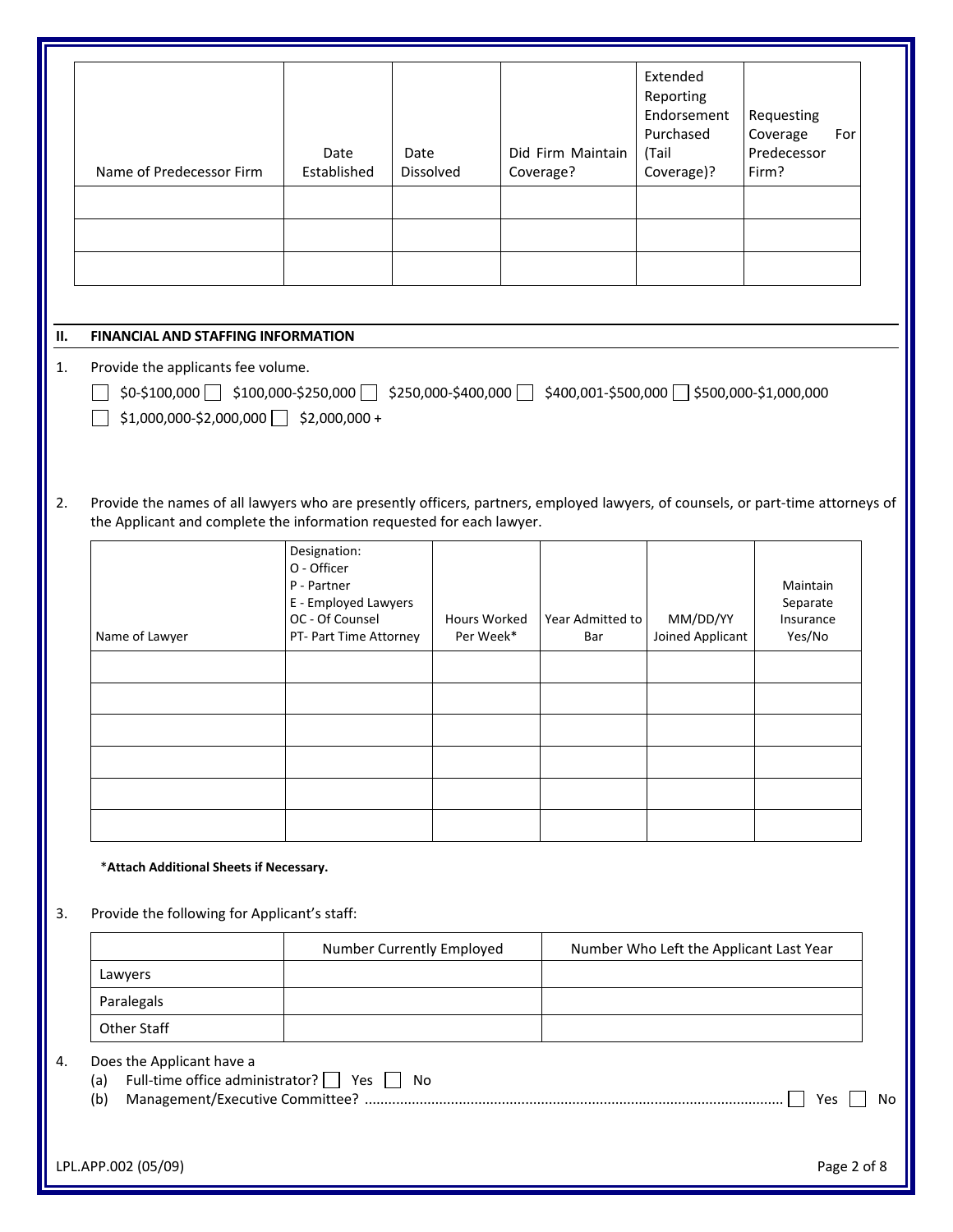| 5. | Does any attorney proposed for this coverage currently serve as director, officer, trustee or partner of any entity which is a<br><b>No</b><br>If Yes, complete a Supplement for Outside Interests.                                                    |                                                                                                                                                                                             |                                                  |          |  |  |  |  |
|----|--------------------------------------------------------------------------------------------------------------------------------------------------------------------------------------------------------------------------------------------------------|---------------------------------------------------------------------------------------------------------------------------------------------------------------------------------------------|--------------------------------------------------|----------|--|--|--|--|
| 6. | In the past five years, has any lawyer proposed for this coverage held an equity or financial<br>Yes<br>No.                                                                                                                                            |                                                                                                                                                                                             |                                                  |          |  |  |  |  |
| 7. | Is any lawyer proposed for this coverage<br>Yes<br>(a)<br>No<br>If Yes, provide details.<br>Yes<br>(b)<br>No<br>If Yes, provide details.                                                                                                               |                                                                                                                                                                                             |                                                  |          |  |  |  |  |
| Ш. | FIRM MANAGEMENT AND ADMINISTRATION                                                                                                                                                                                                                     |                                                                                                                                                                                             |                                                  |          |  |  |  |  |
| 1. | Does the Applicant's docket control system include:<br>(a)<br>Single Calendar   Computer   Tickler Cards<br>    Dual Calendar     Master Listing<br>$\vert$ Other<br>How frequently are deadlines cross-checked?<br>Daily<br> Weekly<br>Monthly<br>(b) |                                                                                                                                                                                             |                                                  |          |  |  |  |  |
| 2. | oral/memory                                                                                                                                                                                                                                            | Which of the following tools are used to avoid conflict of interest?<br>$\Box$ computer $\Box$ index file                                                                                   | □ conflict committee ■ written procedure ■ Other |          |  |  |  |  |
| 3. | (a)<br>(b)                                                                                                                                                                                                                                             | Does your firm utilize client communication letter? Please answer below.<br>An engagement letter when accepting a representation<br>A non-engagement letter when declining a representation | Yes<br>Yes                                       | No<br>No |  |  |  |  |
|    | IV. PRACTICE AREAS                                                                                                                                                                                                                                     |                                                                                                                                                                                             |                                                  |          |  |  |  |  |
| 1. |                                                                                                                                                                                                                                                        | Indicate percentage of time devoted to the following areas of practice.                                                                                                                     |                                                  |          |  |  |  |  |
|    | <b>AREA OF PRACTICE</b>                                                                                                                                                                                                                                | <b>AREA OF PRACTICE</b><br>%                                                                                                                                                                | <b>AREA OF PRACTICE</b><br>%                     | %        |  |  |  |  |
|    | Administrative Law                                                                                                                                                                                                                                     | Entertainment                                                                                                                                                                               | <b>Municipal Law</b>                             |          |  |  |  |  |
|    | <b>Admiralty Defense</b>                                                                                                                                                                                                                               | Environmental Law*                                                                                                                                                                          | Oil & Gas Mining                                 |          |  |  |  |  |
|    | <b>Admiralty Marine</b>                                                                                                                                                                                                                                | ERISA                                                                                                                                                                                       | Oil & Gas Title                                  |          |  |  |  |  |
|    | Adoptions                                                                                                                                                                                                                                              | Estate Planning*                                                                                                                                                                            | Patent, Trademark, Copyright - Filing*           |          |  |  |  |  |
|    | Arbitration/Mediation                                                                                                                                                                                                                                  | Estate/Trust/Probate*                                                                                                                                                                       | Patent, Trademark, Copyright Litigation*         |          |  |  |  |  |
|    | Banking*                                                                                                                                                                                                                                               | Patent, Trademark, Copyright Prosecution*                                                                                                                                                   |                                                  |          |  |  |  |  |
|    | Bankruptcy                                                                                                                                                                                                                                             | Plaintiff BI/PI (Non Product Liability)*                                                                                                                                                    |                                                  |          |  |  |  |  |
|    | BI/PI Defense                                                                                                                                                                                                                                          | Product Liability Plaintiff*                                                                                                                                                                |                                                  |          |  |  |  |  |
|    | Bonds*                                                                                                                                                                                                                                                 | Foreign Law                                                                                                                                                                                 | Real Estate Closings/General*                    |          |  |  |  |  |
|    | <b>Business Transactions</b>                                                                                                                                                                                                                           | Guardianships                                                                                                                                                                               | Real Estate Commercial Title*                    |          |  |  |  |  |
|    | Civil Rights                                                                                                                                                                                                                                           | High Profile Divorce or<br>Monied                                                                                                                                                           | Real Estate Development*                         |          |  |  |  |  |
|    | Civil/General Litigation                                                                                                                                                                                                                               | Immigration/Naturalization                                                                                                                                                                  | Real Estate Investment Trusts*                   |          |  |  |  |  |
|    |                                                                                                                                                                                                                                                        |                                                                                                                                                                                             |                                                  |          |  |  |  |  |
|    | Class Action Plaintiff*                                                                                                                                                                                                                                | Insurance Defense                                                                                                                                                                           | Real Estate Limited Partnership*                 |          |  |  |  |  |
|    | Collection*                                                                                                                                                                                                                                            | <b>International Law</b>                                                                                                                                                                    | Real Estate Residential Title*                   |          |  |  |  |  |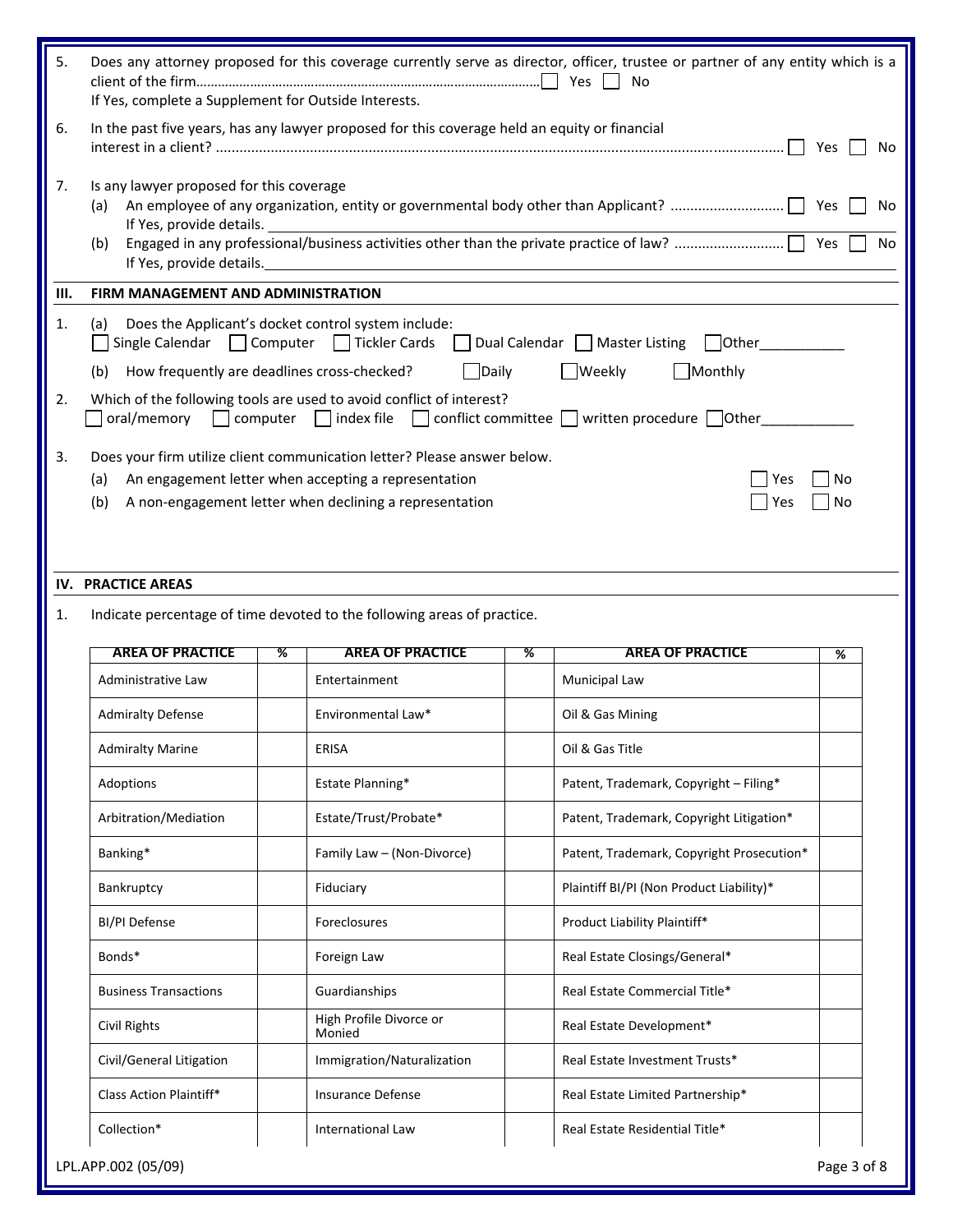|                                                   | <b>Commercial Defense</b>                                       | <b>Investment Money Manager</b>                                                                                                                                                                           | Real Estate Syndication*            |                               |    |
|---------------------------------------------------|-----------------------------------------------------------------|-----------------------------------------------------------------------------------------------------------------------------------------------------------------------------------------------------------|-------------------------------------|-------------------------------|----|
|                                                   | Commercial Law                                                  | Juvenile                                                                                                                                                                                                  | Securities*                         |                               |    |
|                                                   | <b>Consumer Claims</b>                                          | <b>Labor Unions</b>                                                                                                                                                                                       | <b>Taxation Opinions</b>            |                               |    |
|                                                   | <b>Construction Law</b>                                         | Labor/Employee                                                                                                                                                                                            | <b>Taxation Preparation</b>         |                               |    |
|                                                   | Contracts                                                       | Labor/Management                                                                                                                                                                                          | <b>Taxation Representation</b>      |                               |    |
|                                                   | Corporate Formation                                             | Landlord Tenant/Leases                                                                                                                                                                                    | <b>Traffic</b>                      |                               |    |
|                                                   | Corporate General                                               | Lobbying                                                                                                                                                                                                  | Wills                               |                               |    |
|                                                   | Corporate Litigation                                            | Local Government                                                                                                                                                                                          | Workers Compensation Plaintiff*     |                               |    |
|                                                   | <b>Criminal Law</b>                                             | <b>Medical Malpractice Defense</b>                                                                                                                                                                        | <b>Workers Compensation Defense</b> |                               |    |
|                                                   | <b>Divorce</b>                                                  | <b>Medical Malpractice</b><br>Plaintiff*                                                                                                                                                                  | Letterhead                          | Other: Please Explain on Firm |    |
|                                                   | <b>Employment Law</b>                                           | <b>Mergers &amp; Acquisitions</b>                                                                                                                                                                         |                                     | Total:                        | 0  |
|                                                   | <b>BUSINESS PRACTICES</b><br>(a)<br>If Yes, how many? _________ | Have any suits for collection of fees have been filed against any client in the last two (2) years $\Box$ Yes                                                                                             |                                     |                               | No |
| *Please contact agent for supplement.<br>v.<br>1. | Date Filed                                                      | If Yes, provide the following for each suit for unpaid legal fees. Attach a separate sheet if necessary.<br>Name of Client                                                                                | \$ Amount Sought                    | Status/Result                 |    |
|                                                   | (b)                                                             | What steps have been taken by the Applicant to reduce or avoid the necessity of fee collections suits in the future?                                                                                      |                                     |                               |    |
|                                                   |                                                                 | When evaluating whether a case should be sent for collection, does the Applicant review the file<br>for the purpose of evaluating whether the possibility of a counterclaim alleging malpractice might be |                                     |                               |    |
|                                                   |                                                                 | Does the Applicant accept cases where the cause of action arises and is adjudicated outside of the                                                                                                        |                                     |                               |    |
|                                                   |                                                                 | Has the Applicant outsourced any work in the last two (2) years, either domestically or out of the                                                                                                        |                                     |                               |    |
|                                                   |                                                                 | Does the Applicant have any single client or group of related clients which produce more than 25%                                                                                                         |                                     |                               |    |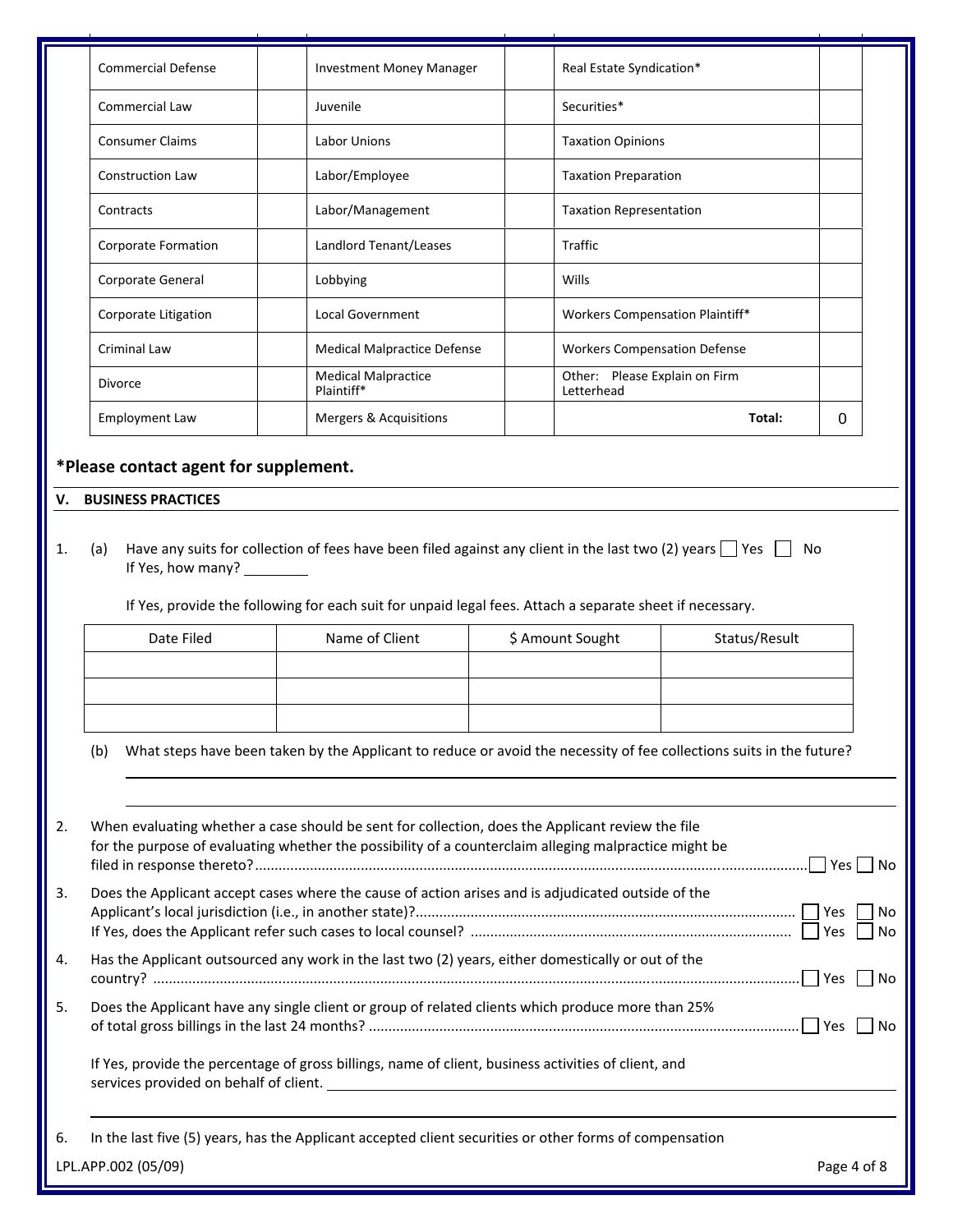|     | If Yes, provide details. Manual Assembly of Yes, provide details.                                                                                                                                                                                                                                                                                                                                                                          |                        |                                                                        |            |                            |                                    | Yes                | No          |
|-----|--------------------------------------------------------------------------------------------------------------------------------------------------------------------------------------------------------------------------------------------------------------------------------------------------------------------------------------------------------------------------------------------------------------------------------------------|------------------------|------------------------------------------------------------------------|------------|----------------------------|------------------------------------|--------------------|-------------|
| 7.  |                                                                                                                                                                                                                                                                                                                                                                                                                                            |                        |                                                                        |            |                            |                                    |                    | No          |
|     | If Yes,<br>(a)<br>(b)                                                                                                                                                                                                                                                                                                                                                                                                                      |                        |                                                                        |            |                            |                                    |                    | No<br>No    |
|     |                                                                                                                                                                                                                                                                                                                                                                                                                                            |                        |                                                                        |            |                            |                                    |                    |             |
| VI. | <b>INSURANCE AND CLAIM HISTORY</b>                                                                                                                                                                                                                                                                                                                                                                                                         |                        |                                                                        |            |                            |                                    |                    |             |
|     |                                                                                                                                                                                                                                                                                                                                                                                                                                            |                        |                                                                        |            |                            |                                    |                    |             |
| 2.  | (a)<br>Limits of Liability: Indicate the limit of liability requested:                                                                                                                                                                                                                                                                                                                                                                     |                        |                                                                        |            |                            |                                    |                    |             |
|     | (Maximum Each Claim/Maximum Each Year)<br>\$1,000,000 / \$2,000,000<br>100,000 / \$ 300,000<br>\$3,000,000 / \$3,000,000<br>250,000 / \$ 500,000<br>\$1,000,000 / \$3,000,000<br>\$4,000,000 / \$4,000,000<br>500,000 / \$ 500,000<br>\$2,000,000 / \$2,000,000<br>\$5,000,000 / \$5,000,000<br>500,000 / \$1,000,000<br>\$2,000,000 / \$4,000,000<br>\$5,000,000 / \$10,000,000<br>\$1,000,000 / \$1,000,000<br>\$2,000,000 / \$5,000,000 |                        |                                                                        |            |                            |                                    |                    |             |
| (b) | Deductible - Indicate the deductible requested:                                                                                                                                                                                                                                                                                                                                                                                            |                        |                                                                        |            |                            |                                    |                    |             |
|     | $\frac{1}{2}$ \$2,500 $\frac{1}{2}$ \$5,000 $\frac{1}{2}$ \$10,000 $\frac{1}{2}$ \$15,000 $\frac{1}{2}$ \$25,000 $\frac{1}{2}$ \$50,000 $\frac{1}{2}$ \$100,000 $\frac{1}{2}$ Other \$                                                                                                                                                                                                                                                     |                        |                                                                        |            |                            |                                    |                    |             |
| 3.  | List the Professional Liability Insurance History for the last three (3) years:                                                                                                                                                                                                                                                                                                                                                            |                        |                                                                        |            | If none, check here $\Box$ |                                    | No. of             |             |
|     | Insurance<br>Company                                                                                                                                                                                                                                                                                                                                                                                                                       | Limits of<br>Liability |                                                                        | Deductible | Premium                    | <b>Policy Period</b><br>(MM/DD/YY) | Lawyers<br>Covered |             |
|     |                                                                                                                                                                                                                                                                                                                                                                                                                                            | \$                     | /\$                                                                    |            |                            |                                    |                    |             |
|     |                                                                                                                                                                                                                                                                                                                                                                                                                                            | \$                     | /\$                                                                    |            |                            |                                    |                    |             |
|     |                                                                                                                                                                                                                                                                                                                                                                                                                                            | \$                     | /\$                                                                    |            |                            |                                    |                    |             |
| 4.  | Does your current policy have Prior Acts Exclusion? Ves ∩ No                                                                                                                                                                                                                                                                                                                                                                               |                        |                                                                        |            |                            |                                    |                    |             |
|     |                                                                                                                                                                                                                                                                                                                                                                                                                                            |                        | If yes, what is your Prior Acts Date? $\frac{1}{\sqrt{1-\frac{1}{n}}}$ |            |                            |                                    |                    |             |
| 5.  | Has any insurer declined, canceled, or non-renewed any Lawyers Professional Liability Insurance<br>If Yes, provide details. The contract of the contract of the contract of the contract of the contract of the contract of the contract of the contract of the contract of the contract of the contract of the contract of the c                                                                                                          |                        |                                                                        |            |                            |                                    |                    | No          |
| 6.  | Has any lawyer Applicant, in the last three (3) years been refused admission to practice, disbarred,<br>suspended, reprimanded, sanctioned, fined, or held in contempt by any court, state or local bar<br>If Yes, complete disciplinary supplement.                                                                                                                                                                                       |                        |                                                                        |            |                            |                                    | No                 |             |
| 7.  | Is any person(s) or entity(ies) proposed for this insurance currently under investigation, or has<br>any disciplinary complaint or grievance been made to any court, bar association, administrative<br>agency or regulatory body in the last three (3) years that resulted in any formal censure or other<br>If Yes, complete disciplinary supplement.                                                                                    |                        |                                                                        |            |                            |                                    | No.                |             |
| 8.  | After inquiry, are any attorneys in your firm aware:<br>If you answer either question "Yes," please complete the "Supplemental Claim Form".                                                                                                                                                                                                                                                                                                |                        |                                                                        |            |                            |                                    |                    |             |
|     |                                                                                                                                                                                                                                                                                                                                                                                                                                            |                        | * If Yes, indicate total number of claims. ____________                |            |                            |                                    |                    | No          |
|     | LPL.APP.002 (05/09)                                                                                                                                                                                                                                                                                                                                                                                                                        |                        |                                                                        |            |                            |                                    |                    | Page 5 of 8 |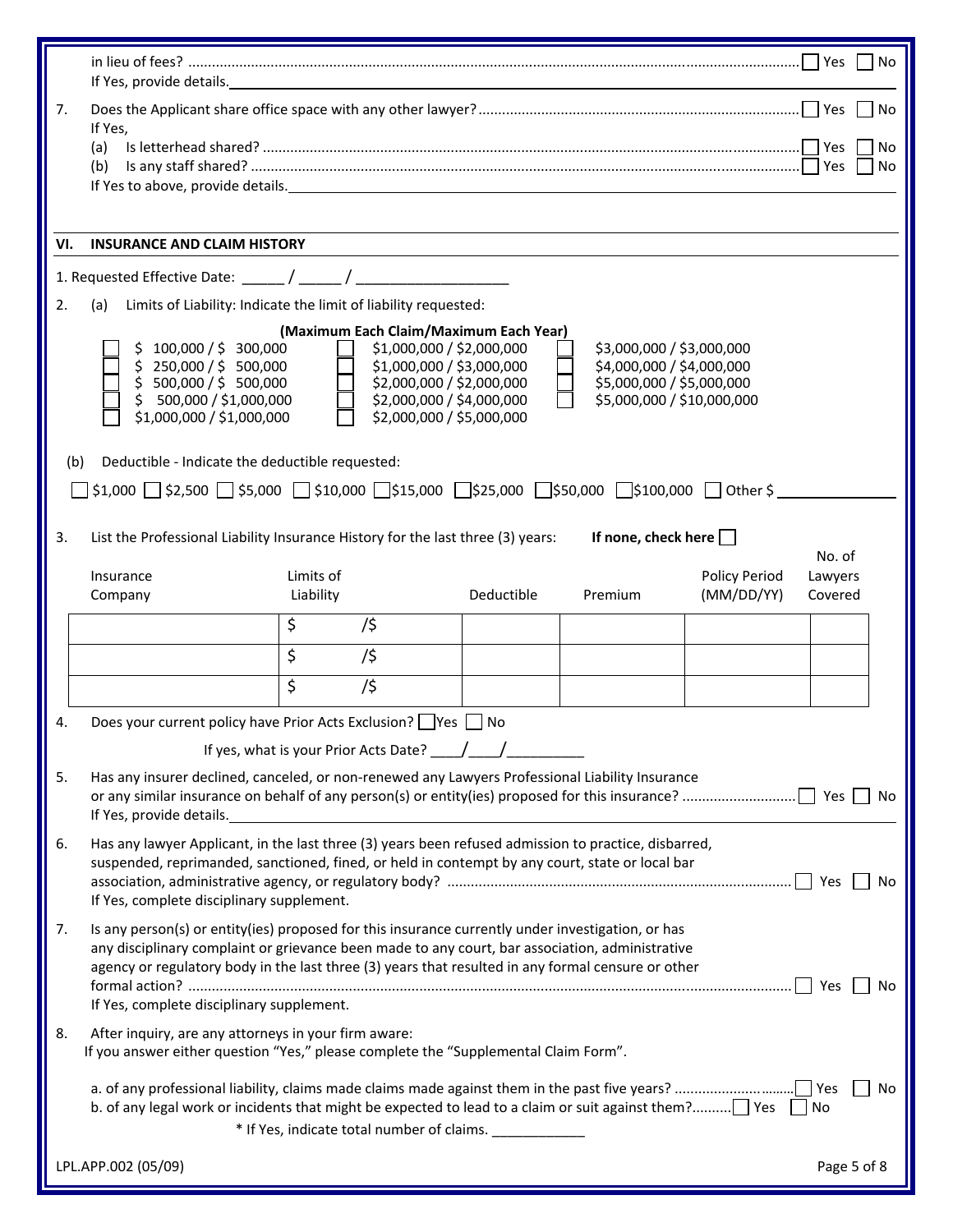| <b>SUPPLEMENTAL CLAIM INFORMATION (from question 8)</b>                                                                                                                                                                                                                                                                                                                                                                                                                                                                                                                                                                                                                                                                                                                                                                                                                                                                                                                                                                                                                                                                                                                                                  |
|----------------------------------------------------------------------------------------------------------------------------------------------------------------------------------------------------------------------------------------------------------------------------------------------------------------------------------------------------------------------------------------------------------------------------------------------------------------------------------------------------------------------------------------------------------------------------------------------------------------------------------------------------------------------------------------------------------------------------------------------------------------------------------------------------------------------------------------------------------------------------------------------------------------------------------------------------------------------------------------------------------------------------------------------------------------------------------------------------------------------------------------------------------------------------------------------------------|
| If within the last five years you have been involved in any malpractice claim or suit, or are aware of an incident which                                                                                                                                                                                                                                                                                                                                                                                                                                                                                                                                                                                                                                                                                                                                                                                                                                                                                                                                                                                                                                                                                 |
| May give rise to a claim, please complete the form below for each claim or incident. If space is insufficient to answer                                                                                                                                                                                                                                                                                                                                                                                                                                                                                                                                                                                                                                                                                                                                                                                                                                                                                                                                                                                                                                                                                  |
| Any questions fully, attach separate sheet.                                                                                                                                                                                                                                                                                                                                                                                                                                                                                                                                                                                                                                                                                                                                                                                                                                                                                                                                                                                                                                                                                                                                                              |
| Full name of individual(s) and/or firm involved in the claim:<br>1.                                                                                                                                                                                                                                                                                                                                                                                                                                                                                                                                                                                                                                                                                                                                                                                                                                                                                                                                                                                                                                                                                                                                      |
| 2.                                                                                                                                                                                                                                                                                                                                                                                                                                                                                                                                                                                                                                                                                                                                                                                                                                                                                                                                                                                                                                                                                                                                                                                                       |
| Indicate whether: $\Box$ Incident $\Box$ Claim $\Box$ Suit<br>3.                                                                                                                                                                                                                                                                                                                                                                                                                                                                                                                                                                                                                                                                                                                                                                                                                                                                                                                                                                                                                                                                                                                                         |
| 4.                                                                                                                                                                                                                                                                                                                                                                                                                                                                                                                                                                                                                                                                                                                                                                                                                                                                                                                                                                                                                                                                                                                                                                                                       |
| Date of claim:<br>5.                                                                                                                                                                                                                                                                                                                                                                                                                                                                                                                                                                                                                                                                                                                                                                                                                                                                                                                                                                                                                                                                                                                                                                                     |
| 6.                                                                                                                                                                                                                                                                                                                                                                                                                                                                                                                                                                                                                                                                                                                                                                                                                                                                                                                                                                                                                                                                                                                                                                                                       |
|                                                                                                                                                                                                                                                                                                                                                                                                                                                                                                                                                                                                                                                                                                                                                                                                                                                                                                                                                                                                                                                                                                                                                                                                          |
| 7. IF CLOSED: *Total Paid: \$ 1000 Indicate whether: S Court Judgment C Out of Court Settlement<br>*Including Defense Expenses incurred.                                                                                                                                                                                                                                                                                                                                                                                                                                                                                                                                                                                                                                                                                                                                                                                                                                                                                                                                                                                                                                                                 |
|                                                                                                                                                                                                                                                                                                                                                                                                                                                                                                                                                                                                                                                                                                                                                                                                                                                                                                                                                                                                                                                                                                                                                                                                          |
| 8. IF PENDING: Claimants settlement demand: $\frac{1}{2}$ Insurer's loss reserve: $\frac{1}{2}$ Your assessment of damages or offer for settlement: $\frac{1}{2}$ Is claim in suit? $\Box$ Yes<br>  Yes<br>l No                                                                                                                                                                                                                                                                                                                                                                                                                                                                                                                                                                                                                                                                                                                                                                                                                                                                                                                                                                                          |
|                                                                                                                                                                                                                                                                                                                                                                                                                                                                                                                                                                                                                                                                                                                                                                                                                                                                                                                                                                                                                                                                                                                                                                                                          |
|                                                                                                                                                                                                                                                                                                                                                                                                                                                                                                                                                                                                                                                                                                                                                                                                                                                                                                                                                                                                                                                                                                                                                                                                          |
| 10. Description of claim: (Provide enough information for evaluation. Use additional sheet if more space is required.)                                                                                                                                                                                                                                                                                                                                                                                                                                                                                                                                                                                                                                                                                                                                                                                                                                                                                                                                                                                                                                                                                   |
|                                                                                                                                                                                                                                                                                                                                                                                                                                                                                                                                                                                                                                                                                                                                                                                                                                                                                                                                                                                                                                                                                                                                                                                                          |
|                                                                                                                                                                                                                                                                                                                                                                                                                                                                                                                                                                                                                                                                                                                                                                                                                                                                                                                                                                                                                                                                                                                                                                                                          |
|                                                                                                                                                                                                                                                                                                                                                                                                                                                                                                                                                                                                                                                                                                                                                                                                                                                                                                                                                                                                                                                                                                                                                                                                          |
|                                                                                                                                                                                                                                                                                                                                                                                                                                                                                                                                                                                                                                                                                                                                                                                                                                                                                                                                                                                                                                                                                                                                                                                                          |
| d. Does this incident or claim follow or result from an action to collect fees?<br>Yes<br>  No                                                                                                                                                                                                                                                                                                                                                                                                                                                                                                                                                                                                                                                                                                                                                                                                                                                                                                                                                                                                                                                                                                           |
| VII. ADDITIONAL INFORMATION                                                                                                                                                                                                                                                                                                                                                                                                                                                                                                                                                                                                                                                                                                                                                                                                                                                                                                                                                                                                                                                                                                                                                                              |
|                                                                                                                                                                                                                                                                                                                                                                                                                                                                                                                                                                                                                                                                                                                                                                                                                                                                                                                                                                                                                                                                                                                                                                                                          |
| <b>COMMENTS:</b>                                                                                                                                                                                                                                                                                                                                                                                                                                                                                                                                                                                                                                                                                                                                                                                                                                                                                                                                                                                                                                                                                                                                                                                         |
|                                                                                                                                                                                                                                                                                                                                                                                                                                                                                                                                                                                                                                                                                                                                                                                                                                                                                                                                                                                                                                                                                                                                                                                                          |
|                                                                                                                                                                                                                                                                                                                                                                                                                                                                                                                                                                                                                                                                                                                                                                                                                                                                                                                                                                                                                                                                                                                                                                                                          |
| <b>REPRESENTATIONS:</b>                                                                                                                                                                                                                                                                                                                                                                                                                                                                                                                                                                                                                                                                                                                                                                                                                                                                                                                                                                                                                                                                                                                                                                                  |
|                                                                                                                                                                                                                                                                                                                                                                                                                                                                                                                                                                                                                                                                                                                                                                                                                                                                                                                                                                                                                                                                                                                                                                                                          |
| I/We affirm that the information contained here and in any addendum is true to the best of my/our knowledge and that it shall be the basis of<br>the policy of insurance and deemed incorporated therein, should the Company evidence its acceptance of this application by issuance of a<br>policy. I/We hereby authorize the release of claim information form any prior insurer to the Company or its representatives. I/We specifically<br>asked all lawyers in our firm if they have knowledge of any claim, potential claim, disciplinary matter or circumstance that may Rise to a claim<br>against us that is not listed in our response to Questions 7(V) & Question 8 A & B (VII). All lawyers have responded "No" Please Initial Here (<br>). On behalf of our firm, I agree that this application, Including all attachments and exhibits, is complete and correct to the best of<br>my knowledge and belief. I understand that this application forms the basis of the contract of insurance, if the Company offers coverage and we<br>accept the Company's offer. I also understand that completion of this application does not bind the Company Agent or Broker to provide<br>insurance. |
| NOTICE TO APPLICANTS: ANY PERSON WHO KNOWINGLY AND WITH INTENT TO DEFRAUD ANY INSURANCE COMPANY OR ANOTHER PERSON FILES<br>AN APPLICATION FOR INSURANCE OR STATEMENT OF CLAIM CONTAINING ANY MATERIALLY FALSE INFORMATION, OR CONCEALS FOR THE<br>PURPOSE OF MISLEADING, INFORMATION CONCERNING ANY FACT MATERIAL THERETO, COMMITS A FRAUDULENT INSURANCE ACT, WHICH IS A<br>CRIME AND SUBJECTS THE PERSON TO CRIMINAL PENALTIES.                                                                                                                                                                                                                                                                                                                                                                                                                                                                                                                                                                                                                                                                                                                                                                        |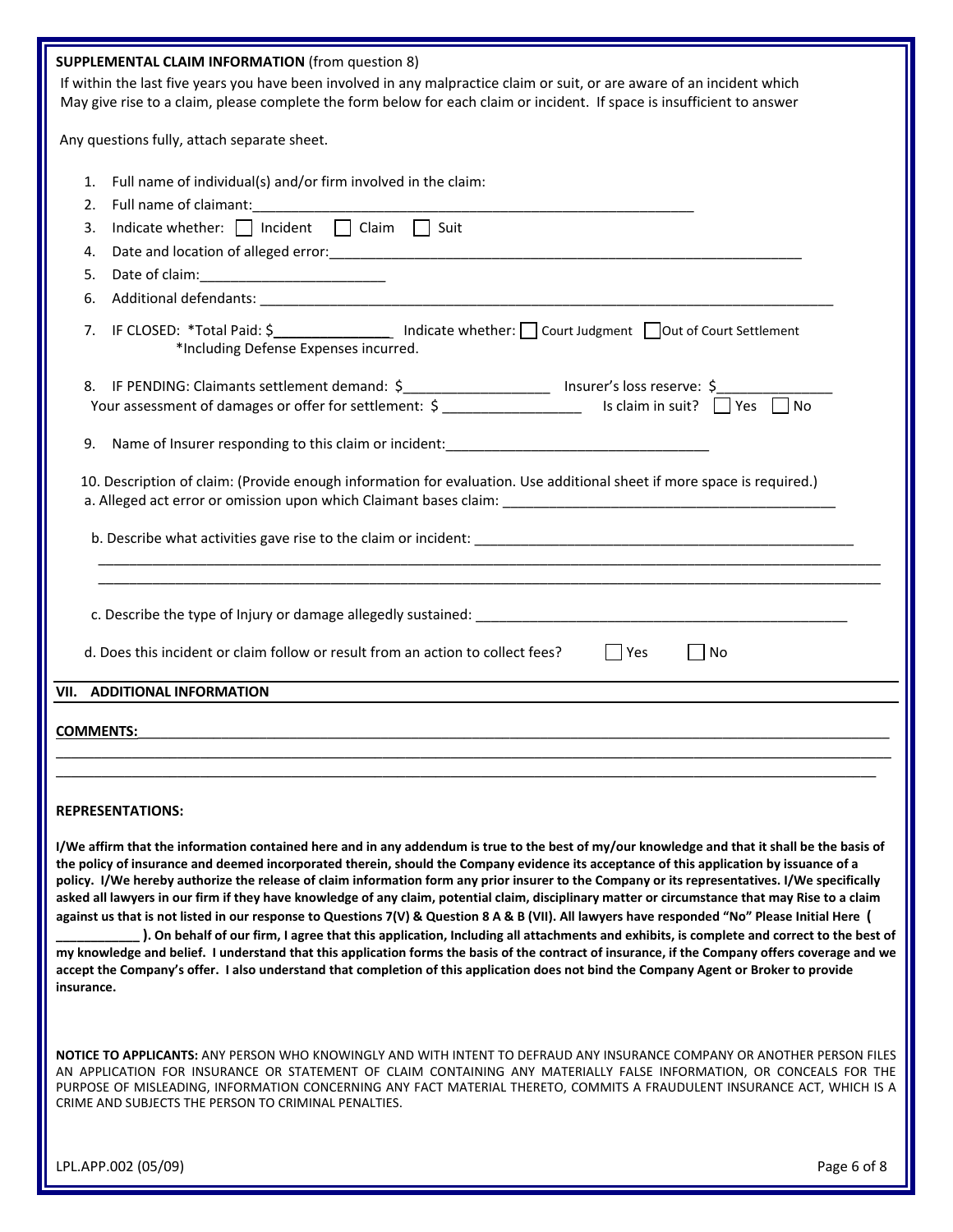**NOTICE TO ARKANSAS, NEW MEXICO AND WEST VIRGINIA APPLICANTS:** ANY PERSON WHO KNOWLINGLY PRESENTS A FALSE OR FRAUDULENT CLAIM FOR PAYMENT OF A LOSS OR BENEFIT, OR KNOWINGLY PRESENTS FALSE INFORMATION IN AN APPLICATION FOR INSURANCE IS GUILTY OF A CRIME AND MAY BE SUBJECT TO FINES AND CONFINEMENT IN PRISON.

**NOTICE TO COLORADO APPLICANTS:** IT IS UNLAWFUL TO KNOWINGLY PROVIDE FALSE, INCOMPLETE OR MISLEADING FACTS OR INFORMATION TO AN INSURANCE COMPANY FOR THE PURPOSE OF DEFRAUDING OR ATTEMPTING TO DEFRAUD THE COMPANY. PENALTIES MAY INCLUDE

IMPRISONMENT, FINES, DENIAL OF INSURANCE AND CIVIL DAMAGES. ANY INSURANCE COMPANY OR AGENT OF AN INSURANCE COMPANY WHO KNOWINGLY PROVIDES FALSE, INCOMPLETE OR MISLEADING FACTS OR INFORMATION TO A POLICYHOLDER OR CLAIMANT FOR THE PURPOSE OF DEFRAUDING OR ATTEMPTING TO DEFRAUD THE POLICYHOLDER OR CLAIMANT WITH REGARD TO A SETTLEMENT OR AWARD PAYABLE FROM INSURANCE PROCEEDS SHALL BE REPORTED TO THE COLORADO DIVISION OF INSURANCE WITHIN THE DEPARTMENT OF REGULATORY AUHTORITIES.

**NOTICE TO DISTRICT OF COLUMBIA APPLICANTS:** WARNING: IT IS A CRIME TO PROVIDE FALSE OR MISLEADING INFORMATION TO AN INSURER FOR THE PURPOSE OF DEFRAUDING THE INSURER OR ANY OTHER PERSON, PENALTIES INCLUDE IMPRISONMENT AND/OR FINES. IN ADDITION, AN INSURER MAY DENY INSURANCE BENEFITS IF FALSE INFORMATION MATERIALLY RELATED TO A CLAIM WAS PROVIDED BY THE APPLICANT.

**NOTICE TO FLORIDA APPLICANTS:** ANY PERSON WHO KNOWINGLY AND WITH INTENT TO INJURE, DEFRAUD, OR DECEIVE ANY INSURER FILES A STATEMENT OF CLAIM OR AN APPLICATION CONTAINING ANY FALSE, INCOMPLETE OR MISLEADING INFORMATION IS GUILTY OF A FELONY OF THE THIRD DEGREE.

**NOTICE TO KENTUCKY APPLICANTS:** ANY PERSON WHO KNOWINGLY AND WITH INTENT TO DEFRAUD ANY INSURANCE COMPANY OR ANOTHER PERSON, FILES A STATEMENT OF CLAIM CONTAINING ANY MATERIALLY FALSE INFORMATION, OR CONCEALS FOR THE PURPOSE OF MISLEADING, INFORMATION CONCERNING ANY FACT, MATERIAL THERETO, COMMITS A FRAUDULENT INSURANCE ACT, WHICH IS A CRIME, SUBJECT TO CRIMINAL PROSECUTION AND CIVIL PENALTIES.

**NOTICE TO LOUISIANA APPLICANTS:** ANY PERSON WHO KNOWINGLY PRESENTS A FALSE OR FRAUDULENT CLAIM FOR PAYMENT OF A LOSS OR BENEFIT OR KNOWLINGLY PRESENTS FALSE INFORMATION IN AN APPLICATION FOR INSURANCE IS GUILTY OF A CRIME AND MAY BE SUBJECT TO FINES AND CONFINEMENT IN PRISON.

**NOTICE TO MAINE APPLICANTS:** IT IS A CRIME TO KNOWINGLY PROVIDE FALSE, INCOMPLETE OR MISLEADING INFORMATION TO AN INSURANCE COMPANY FOR THE PURPOSE OF DEFRAUDING THE COMPANY. PENALTIES MAY INCLUDE IMPRISONMENT, FINES OR A DENIAL OF INSURANCE BENEFITS.

**NOTICE TO NEW JERSEY APPLICANTS:** ANY PERSON WHO INCLUDES ANY FALSE AND MISLEADING INFORMATION ON AN APPLICATION FOR AN INSURANCE POLICY IS SUBJECT TO CRIMINAL AND CIVIL PENALTIES.

**NOTICE TO OHIO APPLICANTS:** ANY PERSON WHO, WITH INTENT TO DEFRAUD OR KNOWING THAT HE/SHE IS FACILITATING A FRAUD AGAINST AN INSURER, SUBMITS AN APPLICATION OR FILES A CLAIM CONTAINING A FALSE OR DECEPTIVE STATEMENT IS GUILTY OF INSURANCE FRAUD.

**NOTICE TO OKLAHOMA APPLICANTS ‐ WARNING:** ANY PERSON WHO KNOWINGLY AND WITH INTENT TO INJURE, DEFRAUD OR DECEIVE ANY INSURER, MAKES ANY CLAIM FOR THE PROCEEDS OF AN INSURANCE POLICY CONTAINING ANY FALSE, INCOMPLETE OR MISLEADING INFORMATION IS GUILTY OF A FELONY (365:15‐10, 36 §3613.1).

**NOTICE TO PENNSYLVANIA APPLICANTS:** ANY PERSON WHO KNOWINGLY AND WITH INTENT TO DEFRAUD ANY INSURANCE COMPANY OR ANOTHER PERSON, FILES A STATEMENT OF CLAIM CONTAINING ANY MATERIALLY FALSE INFORMATION, OR CONCEALS FOR THE PURPOSE OF MISLEADING, INFORMATION CONCERNING ANY FACT, MATERIAL THERETO, COMMITS A FRAUDULENT INSURANCE ACT, WHICH IS A CRIME, SUBJECT TO CRIMINAL PROSECUTION AND CIVIL PENALTIES.

**NOTICE TO TENNESSEE, VIRGINIA AND WASHINGTON APPLICANTS:** IT IS A CRIME TO KNOWINGLY PROVIDE FALSE, INCOMPLETE OR MISLEADING INFORMATION TO AN INSURANCE COMPANY FOR THE PURPOSE OF DEFRAUDING THE COMPANY. PENALTIES INCLUDE IMPRISONMENT, FINES AND DENIAL OF INSURANCE BENEFITS.

LPL.APP.002 (05/09) **Details a substitute of the contract of the contract of the contract of the contract of the contract of the contract of the contract of the contract of the contract of the contract of the contract of t**